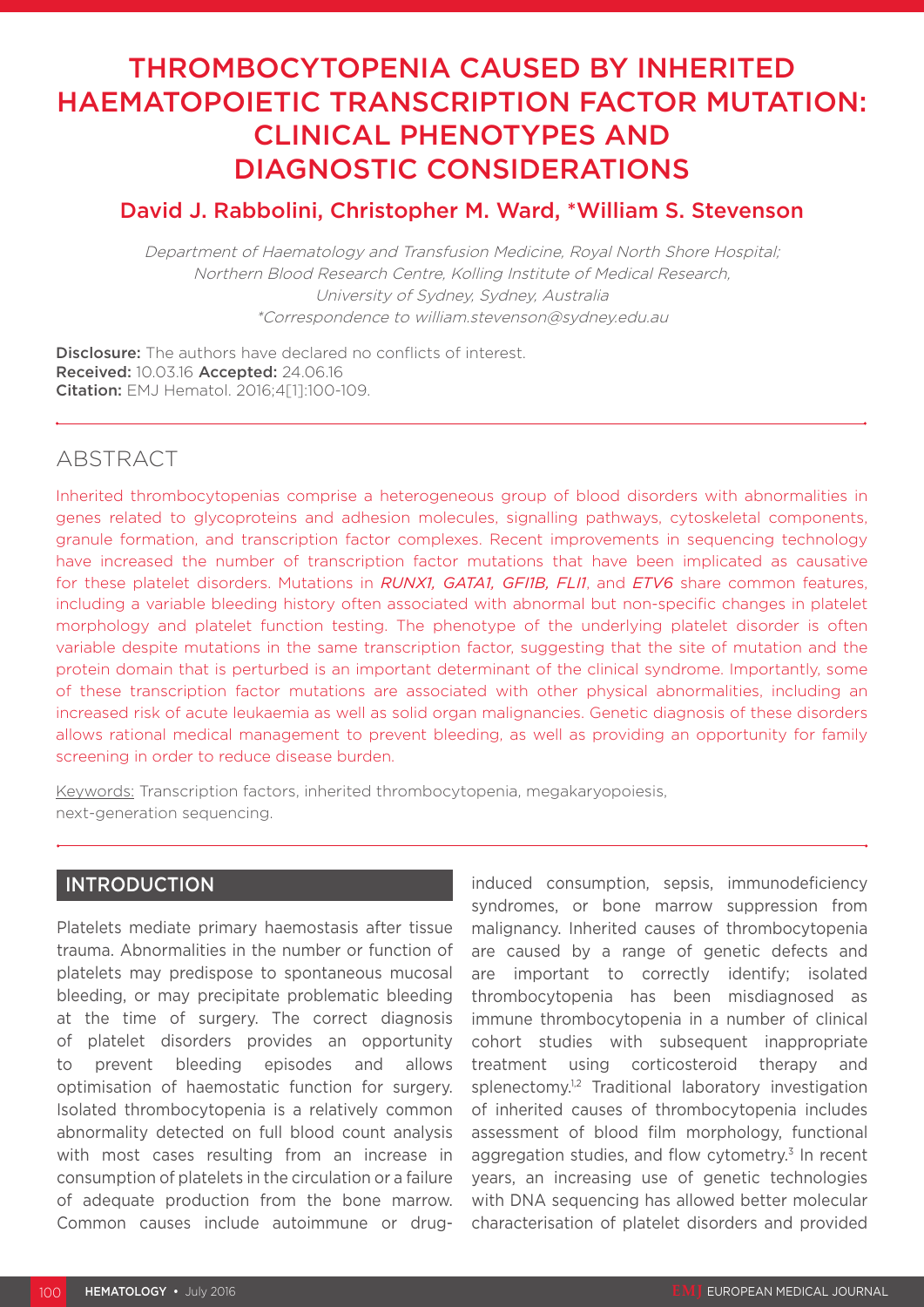a platform for the discovery of new genetic defects that are causative of platelet-related bleeding.

# THE ROLE OF TRANSCRIPTION FACTORS IN MEGAKARYOPOIESIS AND PLATELET PRODUCTION

Megakaryopoiesis and platelet production occur through a series of co-ordinated differentiation and maturation events that are orchestrated by cytokines and tightly regulated by networks of haematopoietic transcription factors.<sup>4,5</sup> Different transcription factors have been identified to act at various stages of haematopoiesis,<sup>4</sup>

and in the megakaryocyte lineage a complex of key transcription factors (*GATA2, LYL1, TAL1, ERG, FLI1, RUNX1, LMO2*) expressed by haematopoietic stem cells is considered to initiate the development programme.5 These 'prime' sets of lineage-specific genes4,5 such as *GP1BA* and *GP1BB*, are uniquely expressed in platelets and provide haemostatic potential. The principal components of this complex are the GATA-binding transcription factors (GATA1 and GATA2), E twenty-six (ETS) factors (FLI1 and GABP- $\alpha$ ), and the transcription activator-like helix-loop-helix factors that regulate target genes and interact with other factors.4



Figure 1: Platelet abnormalities associated with haematopoietic transcription factor mutation.

A) Photomicrograph of a blood film (100x) from an individual with a *RUNX1* C-terminal transactivation domain mutation. A normal sized platelet with normal granulation is seen (arrow).

B) Photomicrograph of a blood film (100x) from an individual with the *FLI1 R324W* mutation. Two large abnormal platelets are seen (arrow and arrow head). One of these platelets (arrow head) appears to contain a giant granule.

C) Transmission electron micrograph from an individual with the *FLI1 R324W* mutation showing a platelet with a giant fused  $\alpha$ -granule and a platelet with normal  $\alpha$ -granule distribution.

D) Photomicrograph of a blood film (100x) from an individual with the *GFI1B C168F* mutation. Two large platelets with normal granulation are seen (arrows).

E) Photomicrograph of a blood film (100x) from an individual with the *GFI1B H294fs* mutation. A Large abnormal hypogranular platelet is present (arrow) as well as a normogranular platelet (arrow head).

F) Transmission electron micrograph from an individual with the *GFI1B H294fs* mutation showing both an agranular platelet and a platelet with normal α-granule content.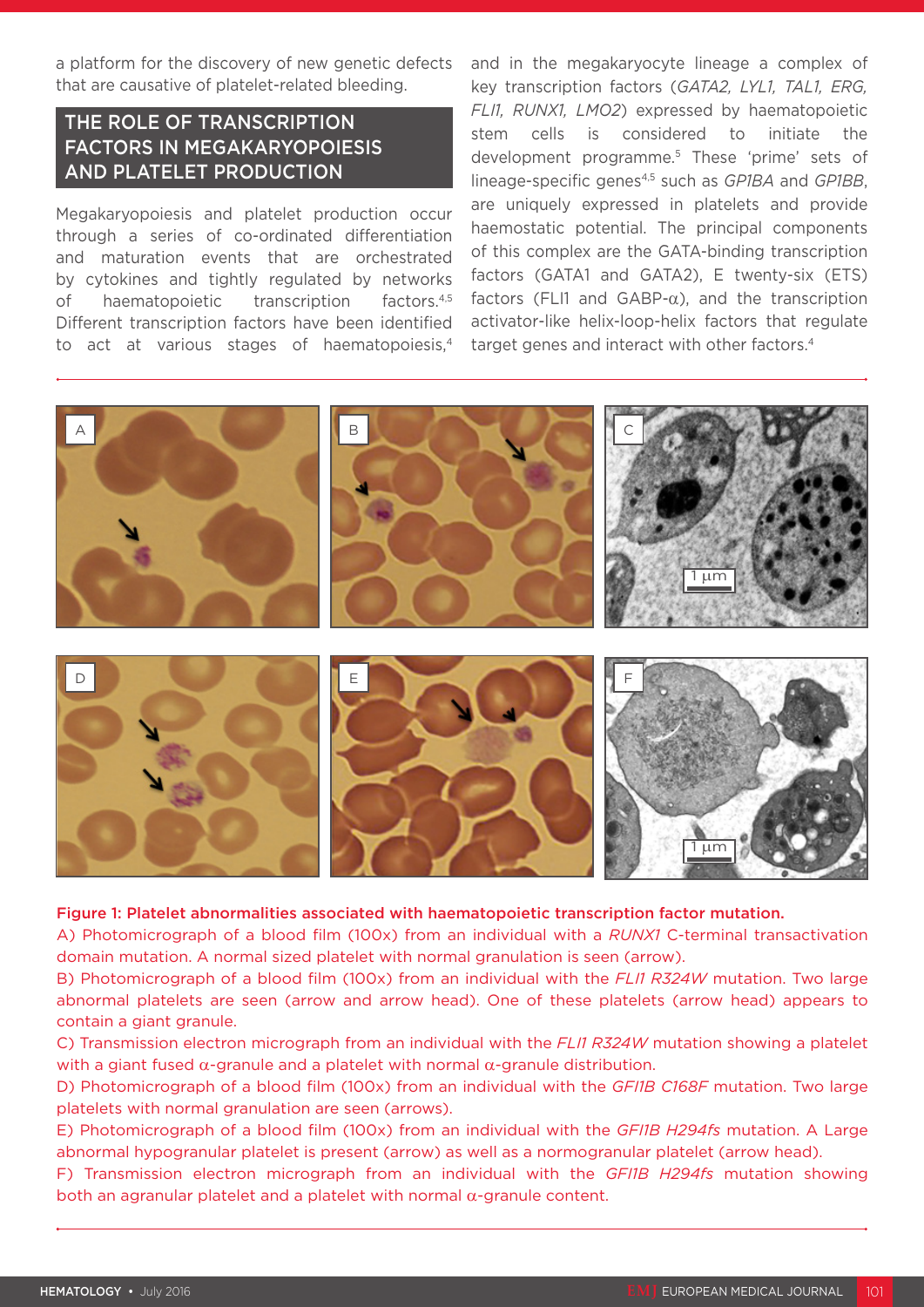## Runt-Related Transcription Factor 1

The core binding factor (CBF) is a haematopoietic transcription complex that is composed of α (CBF-α) and β (CBF-β) subunits. RUNX1 is one of three possible  $\alpha$  subunits (RUNX1, RUNX2, or RUNX3) that binds to DNA via a conserved 128-amino-acid runt homology domain (RHD). CBF-β does not bind DNA directly but binds the RHD and stabilises the complex.<sup>6</sup> RUNX1 acts on numerous target genes and proteins that are important in megakaryocytic maturation (for example *MYH10*), and platelet formation (*MPL*, *MYL9*, *MYH9*, *TUBB1/2*) and function (protein kinase C-theta and integrin αIIbβ3).7-10

#### Table 1: Genetic and clinical features of transcription factor mutations.

| Gene<br>references                                | Platelet disorder<br><b>OMIM</b> entry                                                               | Inheritance           | Target<br>megakaryocytic<br>and platelet<br>genes    | Characterised<br>mutations                                      | Platelet phenotype                                                                                                                                                                                                                                                                                                                                                                                                            | Associated<br>features                                                                                                                                |
|---------------------------------------------------|------------------------------------------------------------------------------------------------------|-----------------------|------------------------------------------------------|-----------------------------------------------------------------|-------------------------------------------------------------------------------------------------------------------------------------------------------------------------------------------------------------------------------------------------------------------------------------------------------------------------------------------------------------------------------------------------------------------------------|-------------------------------------------------------------------------------------------------------------------------------------------------------|
| <b>RUNX1</b><br>11, 12, 13, 15, 16, 18,<br>19, 20 | Familial platelet<br>disorder and<br>predisposition<br>to acute myeloid<br>leukaemia<br>$(601399)$ . | AD                    | MYH10,<br>MPL,<br>MYL9,<br>TUBB <sub>1/2</sub>       | R201Q.<br>K83E,<br>R135fs,<br>Y260X,<br>A107P, T148fs,<br>A129E | Symptoms: Mild-to-moderate<br>bleeding usually present<br>from childhood (variable).<br>Blood film: Mild-to-moderate<br>thrombocytopenia. (normal<br>sized platelets) LTA: Reduced<br>response to several platelet<br>agonists (ADP, epinephrine,<br>AA, collagen, TRAP).<br>Flow cytometry: Deficiency<br>of platelet dense granules<br>with reduced uptake and<br>release of mepacrine.                                     | Increased risk of<br>MDS/AML.                                                                                                                         |
| GATA1<br>(XLT)<br>27, 28, 29, 30, 31              | X-linked<br>thrombocytopenia<br>with or without<br>dyserythropoietic<br>anaemia<br>(300367)          | X-linked<br>recessive |                                                      | V205M,<br>G208R.<br>G208S,<br>D218G, D218Y                      | Symptoms: Moderate-to-<br>severe bleeding from infancy.<br>Blood film:<br>Moderate-to-severe<br>macrothrombocytopenia.<br>(pale platelets: reduced<br>platelet $\alpha$ -granules)                                                                                                                                                                                                                                            | Red cell<br>anisopoikilocytosis<br>and anaemia.<br>Bilateral<br>cryptochordism<br>(V205M and<br>G208R).                                               |
| GATA1<br>$(XLTT)$ <sup>33</sup>                   | X-linked<br>thrombocytopenia<br>with thalassaemia<br>(314050).                                       | X-linked<br>recessive | GP1BA.<br>GP1BB,<br>PF4.<br>MPL,<br>NFE <sub>2</sub> | <b>R216Q</b>                                                    | Symptoms: Mild-to-moderate<br>bleeding tendency<br>(from childhood)<br><b>Blood film: Mild-to-moderate</b><br>macrothrombocytopenia.<br>(paleplatelets: reduced<br>platelet $\alpha$ -granules)<br>LTA: Absent platelet shape<br>change in response to<br>collagen. Normal platelet<br>aggregation in response to<br>collagen and ADP. Normal<br>agglutination with ristocetin.<br><b>Other: Abnormal clot</b><br>retraction. | Unbalanced $\alpha$ : $\beta$<br>haemoglobin<br>chain production<br>resembling mild<br>β-thalassaemia.<br>Mild haemolytic<br>anaemia.<br>Splenomegaly |
| GFI1B<br>41, 42, 43                               | GFI1B-related<br>thrombocytopenia<br>/Bleeding disorder,<br>platelet-type, 17<br>$(187900)$ .        | AD                    | GFI1B,<br><i>TGFBR3</i>                              | G272fs<br>H294fs<br>Q287*                                       | Symptoms: Moderate<br>bleeding severity (variable).<br>Blood film: Mild-to-moderate<br>macrothrombocytopenia.<br>(heterogeneous reduction<br>of platelet $\alpha$ -granules)<br>LTA: Variably reduced<br>response to numerous<br>platelet agonists (ADP, AA,<br>epinephrine, TRAP), most<br>marked to collagen.<br>Other: CD34 expression<br>by megakaryocytes and<br>platelets.                                              | Red cell<br>anisocytosis.<br>Bone marrow:<br>dysplastic<br>megakaryocytes,<br>emperipolesis,<br>mild myelofibrosis.                                   |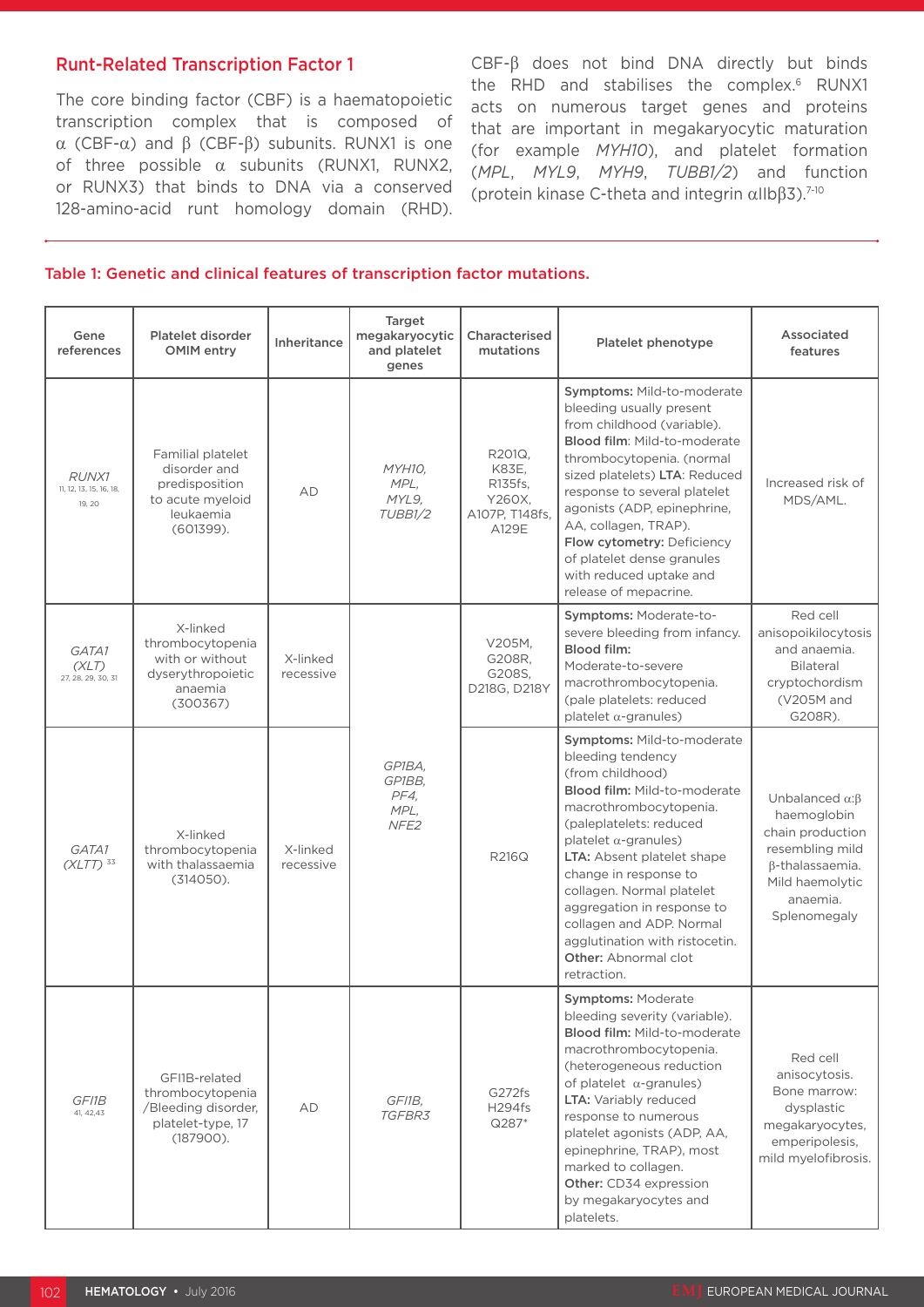| Gene<br>references     | Platelet disorder<br>OMIM entry                                                     | Inheritance          | Target<br>megakaryocytic<br>and platelet<br>genes | Characterised<br>mutations                                      | Platelet phenotype                                                                                                                                                                                                                                                                                                                                                                         | Associated<br>features                                                                                         |
|------------------------|-------------------------------------------------------------------------------------|----------------------|---------------------------------------------------|-----------------------------------------------------------------|--------------------------------------------------------------------------------------------------------------------------------------------------------------------------------------------------------------------------------------------------------------------------------------------------------------------------------------------------------------------------------------------|----------------------------------------------------------------------------------------------------------------|
| FLI1<br>46, 47, 48     | Paris-Trousseau<br>thrombocytopenia<br>(188025/600588).                             | AD                   | MYH10.<br>GP6.<br>GP9,<br><b>ITGA2B</b>           | N331fs<br><b>R337W</b><br>Y343C                                 | Blood film: Variable mild<br>thrombocytopenia.<br>LTA: Platelet dense granule<br>secretion defect.                                                                                                                                                                                                                                                                                         | Alopecia                                                                                                       |
|                        |                                                                                     | AR                   |                                                   | R324W                                                           | <b>Symptoms: Moderate</b><br>bleeding.<br><b>Blood film: Moderate</b><br>thrombocytopenia.<br>LTA: Absent collagen induced<br>platelet aggregation.<br>Electron microscopy: Giant<br>$\alpha$ -granules in 1-5%<br>of platelets.                                                                                                                                                           |                                                                                                                |
|                        |                                                                                     | De novo <sup>a</sup> |                                                   |                                                                 | <b>Blood film: Moderate-</b><br>to-severe neonatal<br>macrothrombocytopenia.<br>Counts may improve over<br>months to years.<br><b>Other: Platelet dysfunction</b><br>with prolonged bleeding<br>times that persist<br>after normalisation<br>of platelet counts.<br>Electron microscopy:<br>Platelets contain giant<br>fused $\alpha$ -granules and/or are<br>deficient in dense granules. | Intellectual<br>disability, altered<br>facial structure.<br>heart defects.                                     |
| ETV6<br>54, 55, 56     | Thrombocytopenia<br>$5(616216)$ .                                                   | AD                   | PF4,<br>MMP3                                      | P214L.<br>L349P,<br>R369Q,<br>N385fs,<br>R399C,<br><b>R418G</b> | <b>Blood film: Moderate</b><br>thrombocytopenia.<br>LTA: Reduced responses to<br>platelet agonists<br>ADP and AA.<br>Flow cytometry: Normal<br>platelet glycoprotein<br>expression.                                                                                                                                                                                                        | Increased MCV.<br>Predisposition to<br>solid tumours and<br>haematological<br>malignancy,<br>particularly ALL. |
| EV11<br>57, 58, 59, 60 | Radioulnar<br>synostosis with<br>amegakaryocytic<br>thrombocytopenia<br>2 (616738). | Uncertain            | $AP-1$<br>$TGF - \beta$                           | T756A.<br>H751R,<br><b>R750W</b>                                | Blood film: Moderate-to-<br>severe thrombocytopenia.                                                                                                                                                                                                                                                                                                                                       | Anaemia. Fusion<br>of the radius<br>and ulnar bones.<br>Progressive bone<br>marrow failure.                    |

AA: arachidonic acid; AD: autosomal dominant; ALL: acute lymphoblastic leukaemia; AR: autosomal recessive; LTA: light transmission aggregometry; MCV: mean cell volume; MDS: myelodysplastic syndrome; AML: acute myeloid leukaemia; OMIM: Online Mendelian Inheritance in Man; TRAP: thrombin activating peptide; ADP: adenosine diphosphate.

a Familial cases are rare with most individuals having *de novo* isolated 7-16 Mb deletions. Occasional individuals with AD inheritance have been reported.<sup>49</sup>

¶ Mutations of *RUNX1* selected from OMIM. Over 27 mutations in 36 pedigrees have been identified.65

Germ-line mutation of *RUNX1* on chromosome 21q22.12 is associated with an autosomal dominant disorder called familial platelet disorder with propensity to acute myeloid leukaemia  $(FPD/AML).^{11-13}$  FPD/AML is characterised by dysmegakaryopoiesis, thrombocytopenia with normal sized platelets (Figure 1), a platelet function defect, and a propensity to develop

myelodysplasia or acute leukaemia.8,9,11-16 Mutations causing FPD/AML commonly affect the RHD and less commonly the C-terminal transactivation domain.17 Affected individuals have a variable mucosal bleeding tendency from childhood ranging from asymptomatic to moderate.17-19 Most individuals with FPD/AML have mild-to-moderate thrombocytopenia, however normal platelet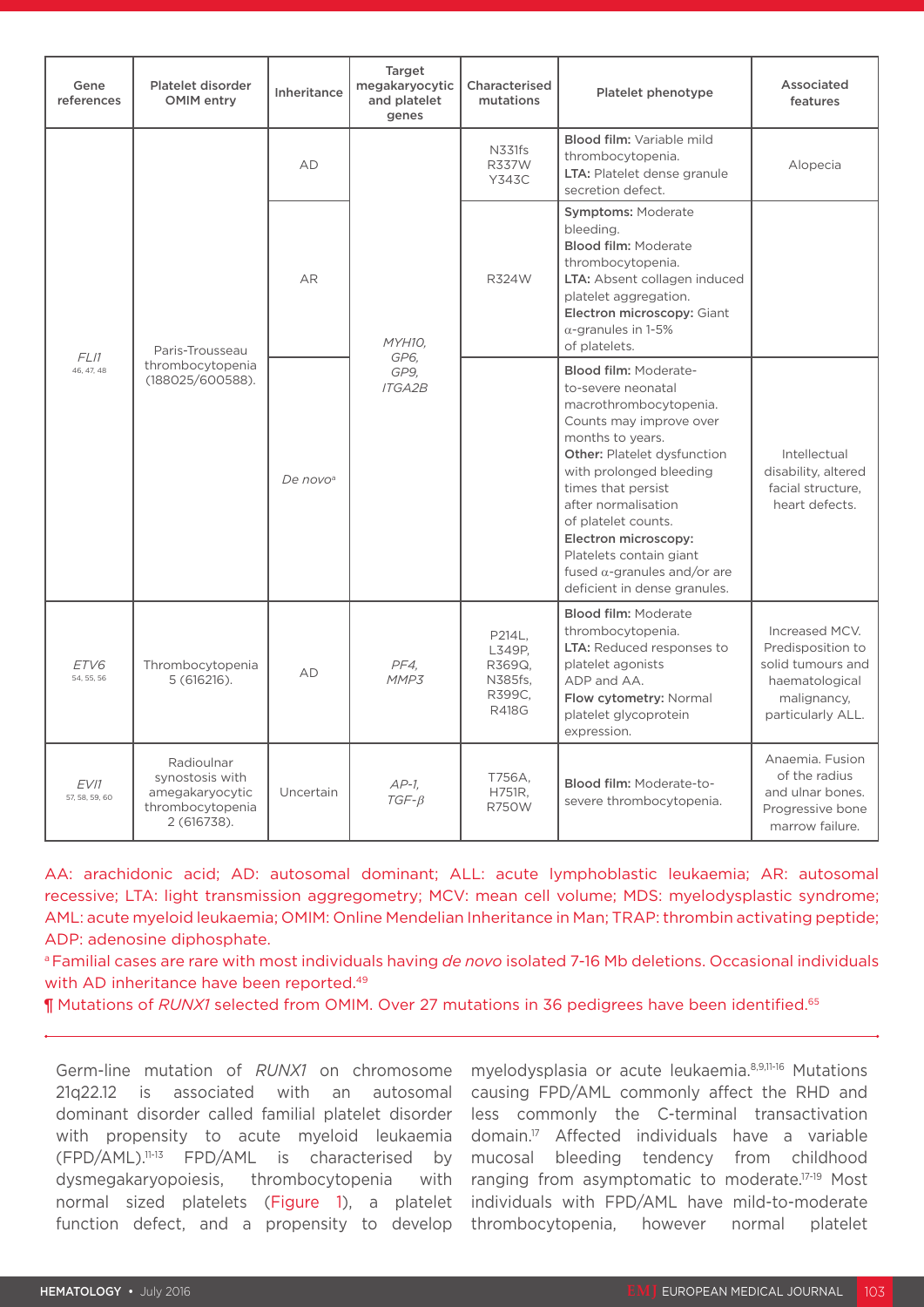counts have been documented in a number of family pedigrees and do not exclude the presence of a significant *RUNX1* mutation.18,19 Similarly, the platelet functional defect detected by light transmission aggregometry may be variable and has included reduced responses to collagen, adenosine diphosphate (ADP), arachidonic acid (AA), and epinephrine (Table 1). These changes are attributed to a storage pool deficiency and in some cases resemble an 'aspirin' like defect. 8,11-13,15,16,20 A recent review of 41 carriers with *RUNX1* alterations in nine unrelated French families described platelet dense granule release defects in 10 patients, regardless of the type of *RUNX1* mutation, suggesting a link between this defect and FPD/AML.18 Further qualitative platelet dysfunction is caused by impaired integrin  $αIlbβ3$  activation.<sup>8,20</sup>

The evolution to leukaemia appears partly determined by the functional impact of the specific *RUNX1* mutation.<sup>14,16</sup> Mutations of either the RHD or C-terminal domain that alter the ability of *RUNX1* to bind DNA but retain an ability to heterodimerise with CBF-β, generate a dominant negative phenotype that interferes with the function of the wild-type allele.<sup>21</sup> These dominant negative acting mutations are associated with a higher risk of leukaemic transformation (over 40% in some cases) compared with mutations that induce haploinsufficiency by reducing levels of wild-type *RUNX1* with resultant deregulation of key target genes, causing genomic instability and the potential to acquire additional somatic mutations, sometimes affecting the second *RUNX1* allele.<sup>14,17</sup> An ability to predict the phenotype based on the mechanism of action of the *RUNX1* variant is therefore desirable and not possible without utilising diagnostic sequencing platforms.

Moreover, although the detection of a dense granule release defect in the presence of an autosomal dominant thrombocytopenia with normal platelet size may raise the suspicion of FPD/AML, the variable bleeding tendency, mild thrombocytopenia, and absence of morphological platelet abnormalities on the peripheral blood film (Figure 1) make the diagnosis of *RUNX1* mutations (solely by phenotypic testing) very difficult without a high index of clinical suspicion based on family history. Optimal management of affected individuals and their families is largely based on expert opinion.<sup>22</sup> Recommendations include: referral to a specialist team consisting of a physician and genetic counsellor, initial blood tests comprising full blood count and full human-

leukocyte antigen typing of the patient and their first degree relatives (in the event that a bone marrow transplant is required in the future), bone marrow biopsy (to detect occult malignancy), and subsequent regular full blood count assessment and biannual haematological review.22

## Globin Transcription Factor 1

The GATA1 transcription factor is encoded by *GATA1* on chromosome Xp11.23 and is expressed in erythroid cells, megakaryocytes, mast cells, and eosinophils.23 During megakaryopoiesis, GATA1 assists in lineage commitment of 'primed' genes and, in concert with GATA2 and other transcription factors, including FLI1 and GABPA, regulates the activation of megakaryocyte and platelet specific genes such as *GP1BA*, *GP1BB*, *PF4*, *MPL*, and *NFE2*. 4,24

GATA1 has two important functional domains, the N terminal domain that mediates transcriptional activation and the C terminal zinc finger domain. The zinc finger domain is required for an interaction with its transcriptional co-factor, the friend of GATA1 (FOG1), and also influences GATA1 binding affinity to DNA at specific genomic sites.<sup>25,26</sup> The location of GATA1 mutations within these protein domains has been correlated to clinical phenotypes. To date, all known mutations resulting in GATA1-related cytopenias affect the amino terminal zinc finger domain of GATA1. Five variants (*V205M*, *G208R*, *G208S*, *D218G*, and *D218Y*) have been reported to affect the FOG1 binding face of the amino terminal zinc finger.27-31 These decrease the GATA1 to FOG1 interaction but preserve GATA1 to DNA binding ability and cause X-linked thrombocytopenia (XLT).25 The severity of the clinical phenotype is dependent on the degree of the GATA to FOG1 interaction disruption caused by the mutation.31 Individuals with *V205M*, *G208R*, and *D218Y* have the most severe phenotype characterised by mucocutaneous bleeding from infancy, macrothrombocytopenia (some platelets displaying reduced granulation on the blood film), red cell anisopoikilocytosis, and severe anaemia requiring transfusions (Table 1). Interestingly, two male half siblings and an unrelated male child with *V205M* and *G208R*, respectively, had cryptorchidism.27,28 A milder phenotype was described in men from two unrelated families carrying *G208S* and *D218G* mutations.29,30 In these cases, the phenotype was characterised by profound bleeding, macrothrombocytopenia, and mild dyserythropoiesis without anaemia. X-linked thrombocytopenia with thalassaemia (XLTT) is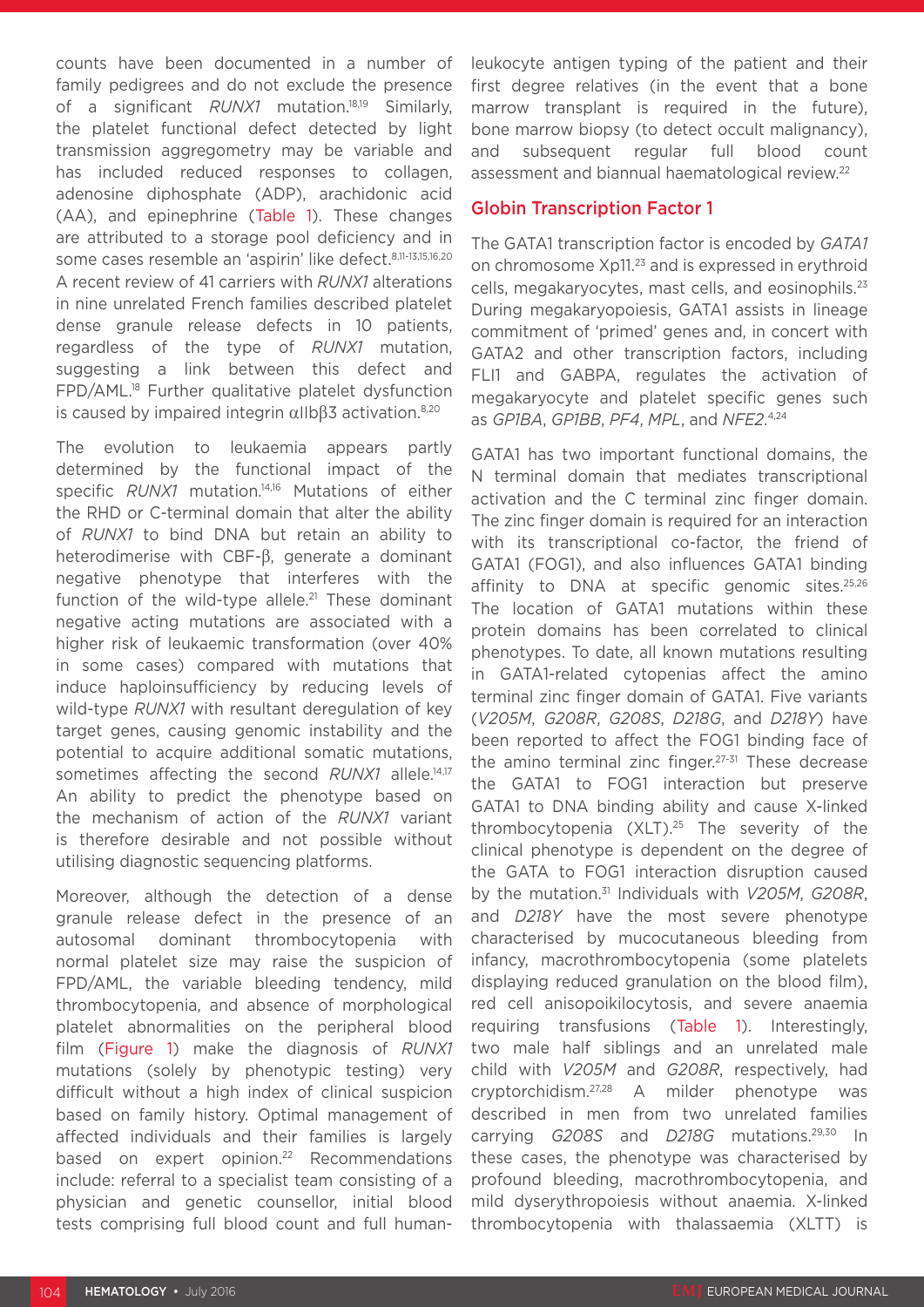caused by mutations affecting the DNA binding face of the amino terminal zinc finger of *GATA1*  resulting in decreased *GATA1* binding to DNA.32 A single variant, R216Q, has been reported in multiple families causing XLTT. This mutation causes milder anaemia and macrothrombocytopenia than those individuals with  $XLT<sup>33</sup>$  In addition, a distinguishing feature is unbalanced α:β globin chain synthesis with the production of abnormal α3:β1 and α4 haemoglobin molecules, creating a phenotype resembling mild β-thalassaemia.25,33 Notably, platelets in XLTT have reduced  $α$  granules, giving the appearance of grey platelets on the blood film (Table 1).<sup>33</sup>

#### Growth Factor-Independent 1B

Growth factor-independent 1B (GFI1B) is a member of the GFI zinc-finger transcriptional repressor family. Its expression in differentiated cells is restricted to erythroid and megakaryocytic cells where it plays an essential role in development.<sup>34,35</sup> GFI1B contains an N-terminal repressor Snail/Gfi1 (SNAG) domain, which binds protein complexes that mediate transcriptional change, and six C-terminal zinc fingers that demonstrate sequence specific DNA binding. $36$  It is predicted that zinc fingers 3, 4, and 5 directly bind to DNA, while the functions of zinc fingers 1, 2, and 6 are not known.<sup>37</sup> GFI1B regulates megakaryocytic genes controlled by other lineage-restricted regulators, such as GATA1, FLI1, SCL1, TEL/ETV6, RUNX1, MKL2, and SRF, and binds to its own promoter, auto-regulating its expression.38,39

Ten inherited mutations of GFI1B associated with thrombocytopenia have been documented.40-42 Seven patients with non-synonymous single-nucleotide polymorphisms were detected by analysis of the *GFI1B* locus in 529 exomesequenced cases enrolled by the BRIDGE consortium.40 The best characterised mutations, G272fs, *H294fs*, and *Q287\**, disrupt the fifth DNA-binding zinc finger and produce a bleeding disorder with an autosomal dominant pattern of inheritance (Table 1). $41-43$  Mild bleeding symptoms were reported in the proband who carried the G272fs mutation. $43$  Individuals with the *H294fs* mutation experience variable bleeding; some experience significant bleeding including urological bleeding (requiring nephrectomy) and intracranial bleeding, while other members of the family report only bleeding following surgery.<sup>41</sup> Laboratory features for both families include macrothrombocytopenia and platelets with

heterogeneous granulation with some platelets appearing relatively agranular (Figure 1). $41,43,44$ Notably, a platelet function defect was demonstrated by light transmission aggregometry in the three individuals tested carrying the *H294fs* mutation. All three individuals had absent responses to collagen and variably reduced responses to platelet agonists ADP, AA, epinephrine, and thrombin receptor-activating peptide. Similarly, individuals with the *Q287\** mutation have moderate thrombocytopenia (range: 42–116x109/L) with moderate-to-severe bleeding symptomatology on bleeding scores.42 Platelets were agranular on blood film examination and pleomorphic megakaryocytes were found on bone marrow examination in association with mild myelofibrosis.<sup>42</sup> Functionally, the G272fs, *H294fs*, and *Q287\** mutations de-repress transcription of GFI1B-related target genes and inhibit wild-type GFI1B transcriptional activity in a dominant-negative manner.<sup>41-43</sup> These transcriptional changes cause deficiency of key haemostatic proteins with marked reductions in platelet fibrinogen and P-selectin, and an increase in CD34 expression.<sup>42,43</sup> Preliminary data from a mutation predicted to disrupt the first non-DNA binding zinc finger of GFI1B demonstrate phenotypic variability for abnormalities in this transcription factor. The *C168F* mutation has been reported by two groups<sup>40,45</sup> and alters the conformation of the first zinc finger but does not disrupt transcription to the same degree as mutations altering the fifth zinc finger. The affected individuals appear to have a mild clinical phenotype with moderate thrombocytopenia (range:  $78-121\times10^{9}/L$ ) but no bleeding history, and platelets with normal granulation.<sup>45</sup> It is likely these individuals would not be diagnosed with traditional diagnostic platelet studies, but correct classification may be important as their mild phenotype may predict for reduced medical intervention at the time of surgery.

## Friend Leukaemia Integration 1

Friend leukaemia integration 1 (FLI1) is a member of the ETS family of transcription factors and is predominantly expressed in vascular and haematopoietic tissue.<sup>46</sup> Point mutation and small deletion in the ETS DNA-binding domain of FLI1 are reported as causative of a bleeding disorder with abnormal platelet function (Table 1). Three families with autosomal dominant inheritance of a bleeding disorder associated with FLI1 mutation were identified in the UK GAPP study.<sup>46</sup> These individuals had a mild bleeding disorder with evidence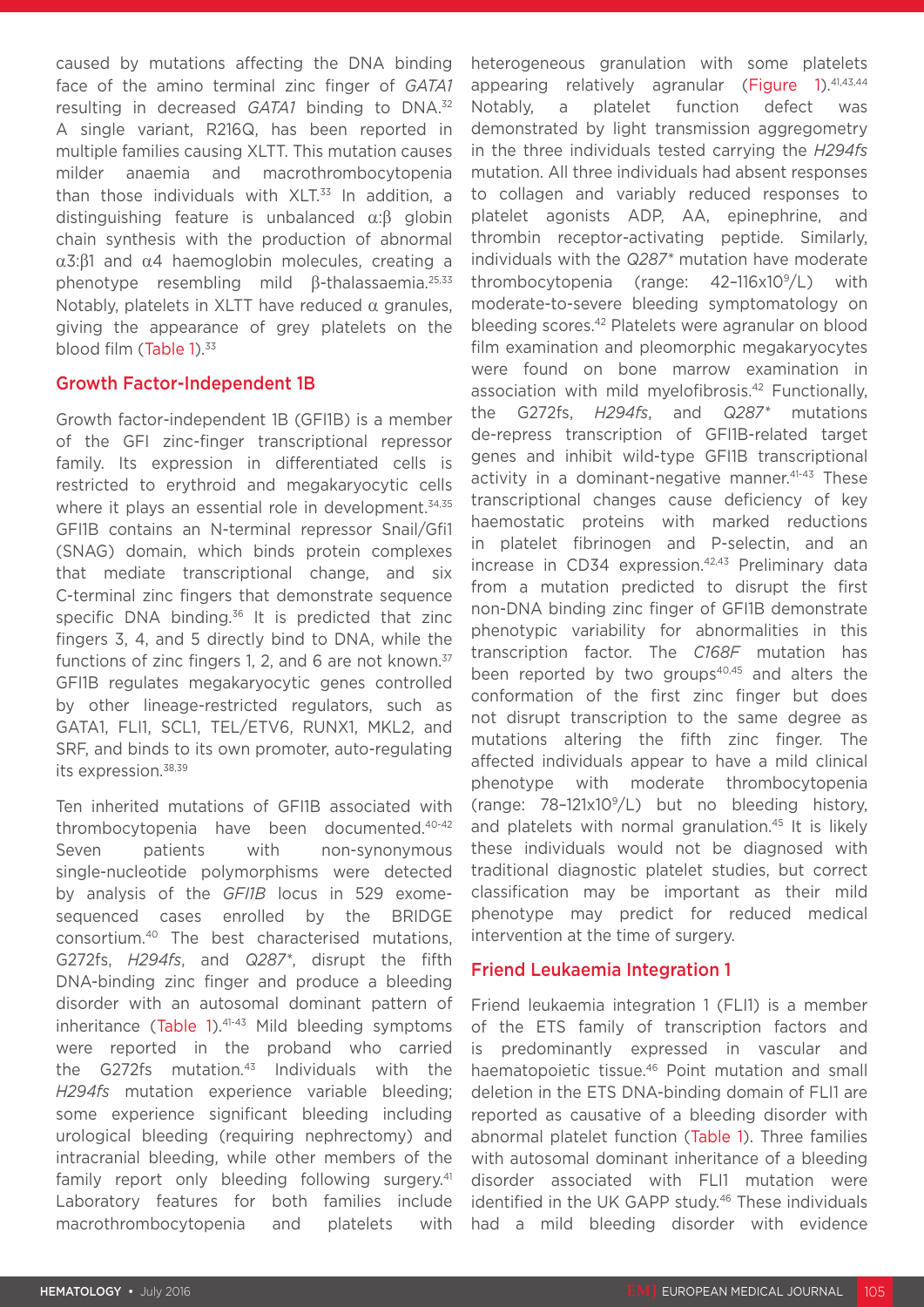of defective secretion of dense granules on laboratory testing.<sup>47</sup> A further two siblings were reported in an Australian cohort<sup>48</sup> that had a bleeding disorder with a recessive pattern of inheritance. These two siblings had moderate mucosal bleeding symptomatology, moderate macrothrombocytopenia, and prominent abnormalities in collagen induced platelet aggregation (Figure 1) (Table 1). All reported point mutations appear to perturb transcription at the recognised FLI1 target *GP6* gene with subtle differences in phenotype, probably reflecting changes in the site of the described mutations in the ETS DNA-binding domain. Protein modelling predicts the autosomal dominant mutations alter the third  $α$ -helix that directly binds DNA, whereas the recessive mutation, *R324W*, is positioned outside the third α-helix and may alter the protein conformation of FLI1.48

Hemizygous deletion of the entire FLI1 locus is also suggested to be responsible for the platelet defect associated with Jacobsen syndrome. Jacobsen syndrome is a multisystem disease characterised by developmental delay, short stature, congenital heart disease, and dysmorphic facial features.<sup>48</sup> It is due to a variably-sized deletion of the terminal end of chromosome 11q. Approximately 90% of individuals with Jacobsen syndrome have a platelet-related bleeding disorder called Paris-Trousseau thrombocytopenia.<sup>49</sup> Patients with Paris-Trousseau thrombocytopenia typically have neonatal thrombocytopenia that may improve with age, however platelet function remains abnormal throughout life. Paris-Trousseau platelets are variable in size and 15% of circulating platelets contain abnormal, large fused  $α$ -granules that are characteristic of this disorder.50 Various genes in the deleted region have been proposed to be causative of the various organ pathologies with three lines of evidence, implicating FLI1 as responsible for the platelet defect. Firstly, small terminal deletions of 11q, not involving the FLI1 locus, are rarely reported to be associated with a partial Jacobsen syndrome and these individuals do not exhibit platelet pathology.51 *In vitro* studies of megakaryocytes derived from individuals with Paris-Trousseau thrombocytopenia suggest overexpression of FLI1 may rescue some features of the defect<sup>52</sup> and finally, the characteristic giant fused α-granules present in Paris-Trousseau thrombocytopenia have also been demonstrated in the two individuals with the *R324W* mutation of the DNA-binding domain of FLI1 (Figure 1).<sup>48</sup>

A mild bleeding disorder with thrombocytopenia and decreased  $\alpha$ -granules is caused by decreased binding of FLI1 and RUNX1 to the 5' untranslated region of their transcriptional target gene, *ANKRD26*. This transcription factor binding defect leads to a failure of normal transcriptional silencing of the transcript during megakaryocyte development with subsequent abnormal cytokine signalling, causing thrombocytopenia and an observed predisposition to leukaemia.53

## ETS Variant 6

The transcriptional repressor, ETS variant 6 (ETV6), is also a member of the ETS family of transcription factors. Somatic mutations in ETV6 are recognised in haematological malignancy and deletion of the transcription factor in mice causes failure of haematopoiesis within the bone marrow.<sup>54</sup> Individuals with point mutations and small deletions in the ETS DNA-binding domain and the adjacent central domain of ETV6 have moderate thrombocytopenia with normal platelet volume that is inherited in an autosomal dominant manner.55-57 Some of these family members have bleeding symptomatology and at least one family had features of altered α-granule production with morphological evidence of granule elongation.55-57 Other haematological parameters are unaffected with the exception of an elevated mean corpuscular volume reported in some families.55 A non-specific platelet functional defect with reduced responses to agonists ADP and AA was seen in one family harbouring a *P214L* mutation, but was not observed in another family with the *R418G* mutation (Table 1).<sup>55</sup> These described mutations act in a dominant-negative fashion to decrease transcriptional repression at the promoters of target genes *PF4* and *MMP3* as measured by luciferase reporter assays.<sup>55</sup> The described mutant ETV6 proteins also appear to dimerise with wild-type protein and promote aberrant cellular localisation of the transcription factor to the cytoplasm. Importantly, individuals in many of these families demonstrate an increased incidence of haematological malignancies and solid tumours, including colorectal cancer. There was a marked predominance of acute lymphoblastic leukaemia described with 10 cases reported in the eight unrelated families identified with germline ETV6 mutation.55-57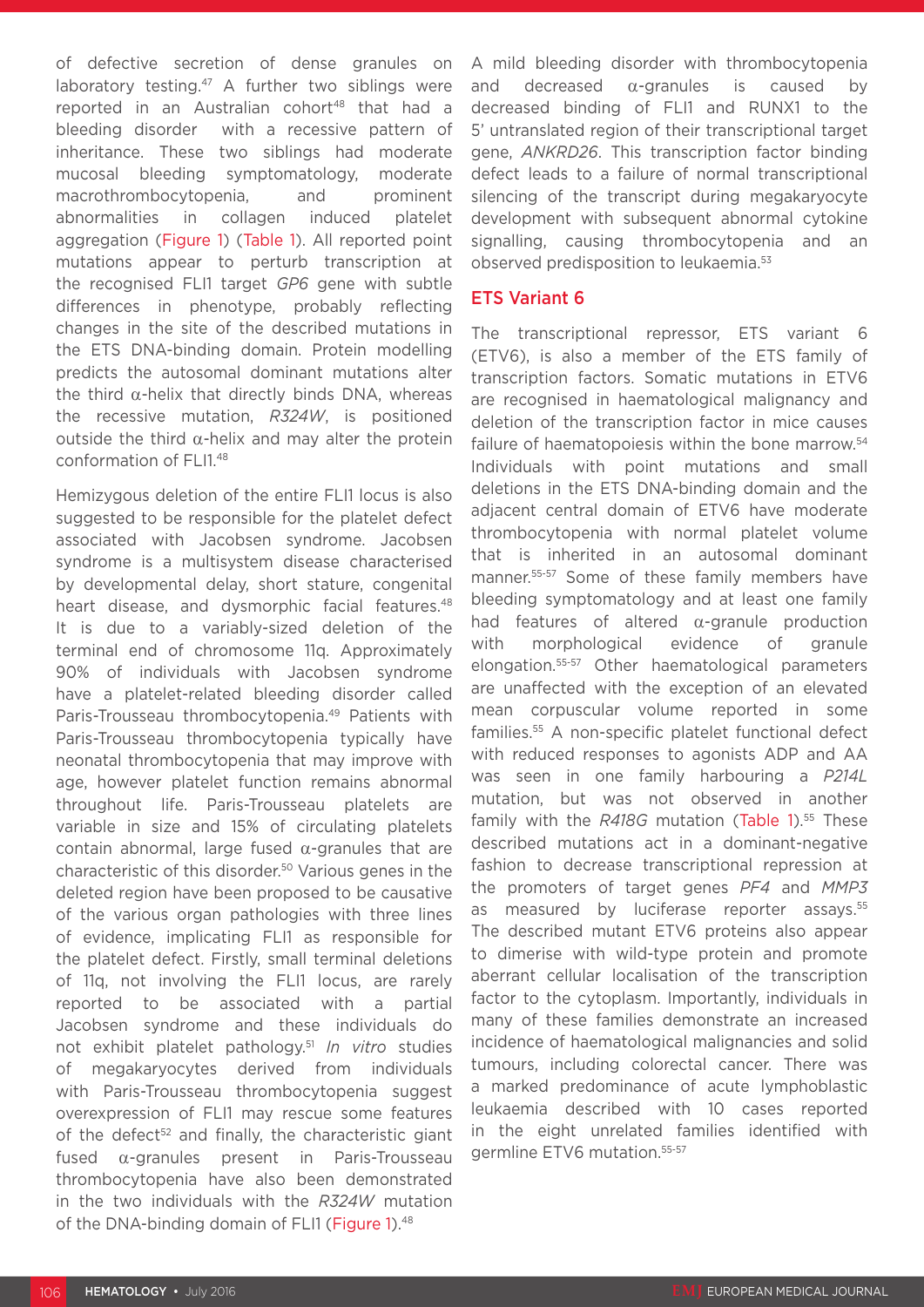#### Ecotropic Viral Integration Site 1

The *MECOM* gene encodes EVI1 and MDS-EVI1 proteins from different transcription start sites. EVI1 is a transcriptional regulator with multiple zinc fingers that is normally expressed in haemopoietic tissue and is associated with a poor prognosis when over-expressed or mutated in myeloid leukaemia. Three distinct missense mutations predicted to disrupt the DNA binding function of the 8<sup>th</sup> zinc finger domain of EVI1 have been described in three unrelated children.<sup>58</sup> These children were born with moderate-to-severe thrombocytopenia associated with fusion of the radius and ulnar. Two of the children displayed concomitant anaemia and developed progressive bone marrow failure that required haematopoietic stem cell transplantation. Deletion of the entire *MECOM* locus and mutations in the homeodomain transcription factor, *HOXA11*, have been associated with very similar phenotypes.<sup>59-61</sup>

### DIAGNOSTIC STRATEGIES

Diagnosis of inherited thrombocytopenia and platelet function disorders are hindered by lack of consensus regarding a standardised approach to testing, as well as diagnostic criteria for the conditions themselves.62 This has prompted international groups and societies to draft

guidelines<sup>63,64</sup> suggesting a logical step-wise approach using clinical symptoms and signs together with combinations of predominantly phenotypic screening and discriminatory assays to diagnose these conditions.<sup>62</sup> Genetic testing in these algorithms is generally recommended as a third-tier investigation.<sup>64</sup> Transcription factors interact with each other and multiple target genes in a combinatorial manner,<sup>4,5</sup> therefore mutation of a single transcription factor may disrupt the expression of multiple genes that are important in megakaryocyte maturation. The result, in many cases, is a complex platelet phenotype that is further influenced by the site of the mutation. Hence, it is not surprising that, despite multiple phenotypic tests that interrogate only isolated structural elements and/or functional pathways in platelets, a diagnosis is not achieved. An argument could be made that DNA-based diagnosis be prioritised in the diagnostic algorithm aiming for a 'one-stop one-step' diagnosis for patients. Sequencing in this context may provide a definitive diagnosis as well as indicate the likely impact of the mutation, based on the location of the mutation within a specific protein domain. Accurate diagnosis of these disorders may avoid the misdiagnosis of immune thrombocytopenia as well as allowing other members of the family to be screened to minimise bleeding events and identify inherited risk of oncogenesis.

#### Acknowledgements

Transmission electron microscopy was performed with the assistance of the scientific staff at the University of New South Wales and the University of Sydney Centres for Microscopy and Microanalysis.

#### REFERENCES

1. Bader-Meunier B et al. Misdiagnosis of chronic thrombocytopenia in childhood. J Pediatr Hematol Oncol. 2003;25(7): 548-52.

2. Gohda F et al. Identification of inherited macrothrombocytopenias based on mean platelet volume among patients diagnosed with idiopathic thrombocytopenia. Thromb Res. 2007;119(6):741-6.

3. Harrison P et al. Guidelines for the laboratory investigation of heritable disorders of platelet function. Br J Haematol. 2011;155(1):30-44.

4. Pimkin M et al. Divergent functions of hematopoietic transcription factors in lineage priming and differentiation during erythro-megakaryopoiesis. Genome Res. 2014;24(12):1932-44.

5. Wilson NK et al. Combinatorial transcriptional control in blood stem/ progenitor cells: genome-wide analysis of ten major transcriptional regulators. Cell Stem Cell. 2010;7(4):532-44.

6. Cohen MM Jr. Perspectives on RUNX genes: an update. Am J Med Genet A. 2009; 149a(12):2629-46.

7. Heller PG et al. Low Mpl receptor expression in a pedigree with familial platelet disorder with predisposition to acute myelogenous leukemia and a novel AML1 mutation. Blood. 2005;105(12): 4664-70.

8. Sun L et al. Association of CBFA2

mutation with decreased platelet PKCtheta and impaired receptor-mediated activation of GPIIb-IIIa and pleckstrin phosphorylation: proteins regulated by CBFA2 play a role in GPIIb-IIIa activation. Blood. 2004;103(3):948-54.

9. Bluteau D et al. Dysmegakaryopoiesis of FPD/AML pedigrees with constitutional RUNX1 mutations is linked to myosin II deregulated expression. Blood. 2012; 120(13):2708-18.

10. Antony-Debre I et al. MYH10 protein expression in platelets as a biomarker of RUNX1 and FLI1 alterations. Blood. 2012; 120(13):2719-22.

11. Ho CY et al. Linkage of a familial platelet disorder with a propensity to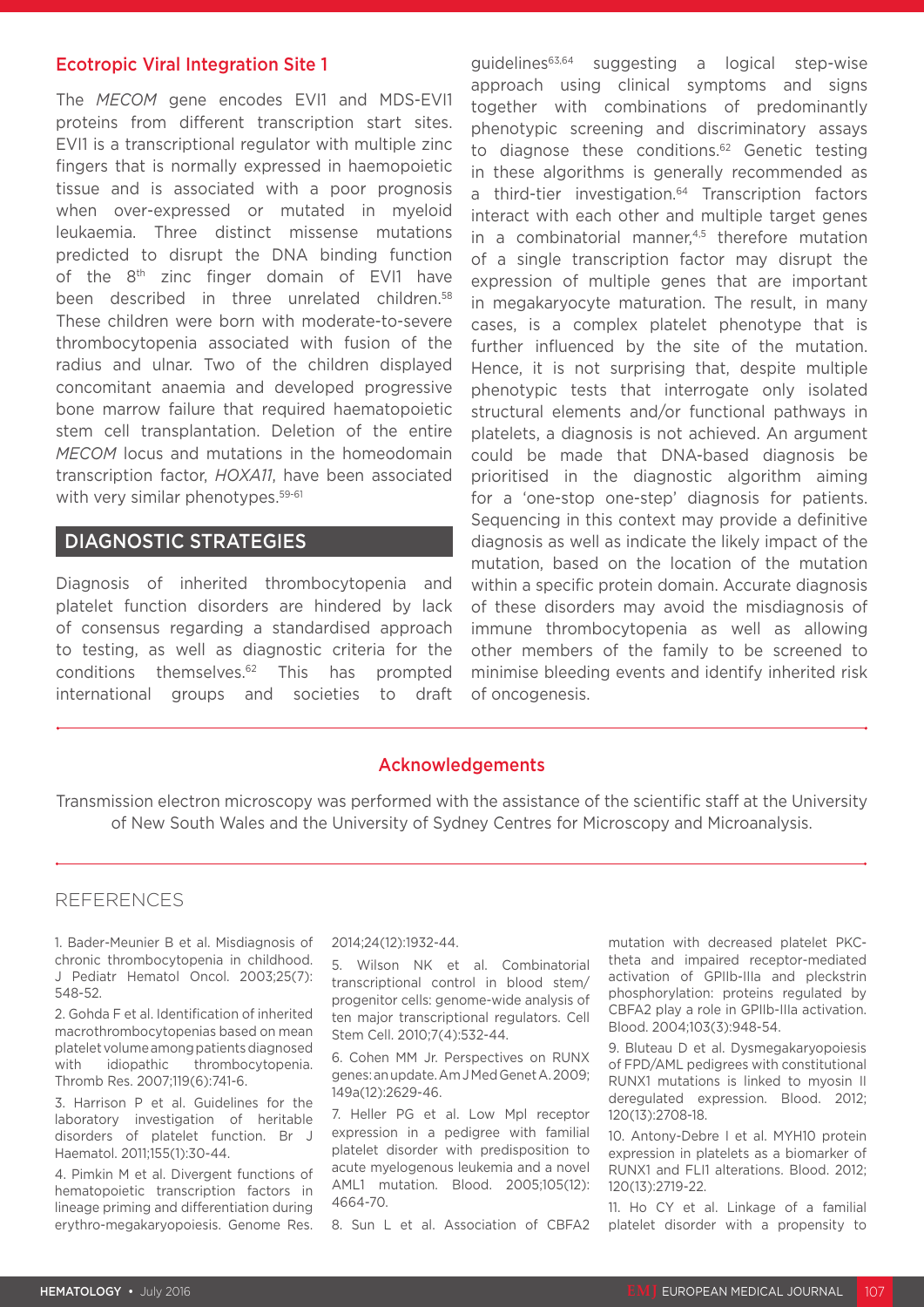develop myeloid malignancies to human chromosome 21q22.1-22.2. Blood. 1996; 87(12):5218-24.

12. Dowton SB et al. Studies of a familial platelet disorder. Blood. 1985;65(3): 557-63.

13. Song WJ et al. Haploinsufficiency of CBFA2 causes familial thrombocytopenia with propensity to develop acute myelogenous leukaemia. Nat Genet. 1999; 23(2):166-75.

14. Antony-Debre I et al. Level of RUNX1 activity is critical for leukemic predisposition but not for thrombocytopenia. Blood. 2015;125(6): 930-40.

15. Buijs A et al. A novel CBFA2 singlenucleotide mutation in familial platelet disorder with propensity to develop myeloid malignancies. Blood. 2001;98(9): 2856-8.

16. Beri-Dexheimer M et al. Clinical phenotype of germline RUNX1 haploinsufficiency: from point mutations to large genomic deletions. Eur J Hum Genet. 2008;16(8):1014-8.

17. Liew E, Owen C. Familial myelodysplastic syndromes: a review of the literature. Haematologica. 2011;96(10):1536-42.

18. Latger-Cannard V et al. Haematological spectrum and genotype-phenotype correlations in nine unrelated families with RUNX1 mutations from the French network on inherited platelet disorders. Orphanet J Rare Dis. 2016;11:49.

19. Owen CJ et al. Five new pedigrees with inherited RUNX1 mutations causing familial platelet disorder with propensity to myeloid malignancy. Blood. 2008; 112(12):4639-45.

20. Gerrard JM, McNicol A. Platelet storage pool deficiency, leukemia, and myelodysplastic syndromes. Leuk Lymphoma. 1992;8(4-5):277-81.

21. Michaud J et al. In vitro analyses of known and novel RUNX1/AML1 mutations in dominant familial platelet disorder with predisposition to acute myelogenous leukemia: implications for mechanisms of pathogenesis. Blood. 2002;99(4): 1364-72.

22. Churpek JE et al. Proposal for the clinical detection and management of patients and their family members with familial myelodysplastic syndrome/acute leukemia predisposition syndromes. Leuk Lymphoma. 2013;54(1):28-35.

23. Harigae H. GATA transcription factors and hematological diseases. Tohoku J Exp Med. 2006;210(1):1-9.

24. Vyas P et al. Consequences of GATA-1 deficiency in megakaryocytes and platelets. Blood. 1999;93(9):2867-75.

25. Ciovacco WA et al. Human phenotypes associated with GATA-1 mutations. Gene. 2008;427(1-2):1-6.

26. Tsang AP et al. FOG, a multitype zinc finger protein, acts as a cofactor for transcription factor GATA-1 in erythroid and megakaryocytic differentiation. Cell. 1997; 90(1):109-19.

27. Nichols KE et al. Familial dyserythropoietic anaemia and thrombocytopenia due to an inherited mutation in GATA1. Nat Genet. 2000;24(3): 266-70.

28. Del Vecchio GC et al. Dyserythropoietic anemia and thrombocytopenia due to a novel mutation in GATA-1. Acta Haematol. 2005;114(2):113-6.

29. Mehaffey MG et al. X-linked thrombocytopenia caused by a novel mutation of GATA-1. Blood. 2001;98(9): 2681-8.

30. Freson K. Platelet characteristics in patients with X-linked macrothrombocytopenia because of a novel GATA1 mutation. Blood. 2001;98(1): 85-92.

31. Freson K et al. Different substitutions at residue D218 of the X-linked transcription factor GATA1 lead to altered clinical severity of macrothrombocytopenia and anemia and are associated with variable skewed X inactivation. Hum Mol Genet. 2002;11(2):147-52.

32. Yu C et al. X-linked thrombocytopenia with thalassemia from a mutation in the amino finger of GATA-1 affecting DNA binding rather than FOG-1 interaction. Blood. 2002;100(6):2040-5.

33. Balduini CL et al. Effects of the R216Q mutation of GATA-1 on erythropoiesis and megakaryocytopoiesis. Thromb Haemost. 2004;91(1):129-40.

34. Doerks T et al. Systematic identification of novel protein domain families associated with nuclear functions. Genome Res. 2002;12(1):47-56.

35. Vassen L et al. Gfi1b:green fluorescent protein knock-in mice reveal a dynamic expression pattern of Gfi1b during hematopoiesis that is largely complementary to Gfi1. Blood. 2007;109(6): 2356-64.

36. Grimes HL et al. The Gfi-1 protooncoprotein contains a novel transcriptional repressor domain, SNAG, and inhibits G1 arrest induced by interleukin-2 withdrawal. Mol Cell Biol. 1996; 16(11):6263-72.

37. Zweidler-Mckay PA et al. Gfi-1 encodes a nuclear zinc finger protein that binds DNA and functions as a transcriptional repressor. Mol Cell Biol. 1996;16(8): 4024-34.

38. Laurent B et al. Gfi-1B promoter remains associated with active chromatin marks throughout erythroid differentiation of human primary progenitor cells. Stem Cells. 2009;27(9):2153-62.

39. Foudi A et al. Distinct, strict

requirements for Gfi-1b in adult bone marrow red cell and platelet generation. J Exp Med. 2014;211(5):909-27.

40. Chen L et al. Transcriptional diversity during lineage commitment of human blood progenitors. Science. 2014;345(6204) :1251033.

41. Stevenson WS et al. GFI1B mutation causes a bleeding disorder with abnormal platelet function. J Thromb Haemost. 2013; 11(11):2039-47.

42. Monteferrario D et al. A dominantnegative GFI1B mutation in the gray platelet syndrome. N Engl J Med. 2014;370(3): 245-53.

43. Kitamura K et al. Functional characterization of a novel GFI1B mutation causing congenital macrothrombocytopenia. J Thromb Haemost. 2016. [Epub ahead of print].

44. Stevenson WS et al. Platelets are not all gray in GFI1B disease. Clin Genet. 2015; 87(3):299.

45. Rabbolini DJ et al. The GFI1B c.503G>T mutation in the first zinc finger domain predicts a milder bleeding phenotype than the GFI1B c.880-881insC mutation. J Thromb Haemost. 2015;13416-7.

46. Hart A et al. Fli-1 is required for murine vascular and megakaryocytic development and is hemizygously deleted in patients with thrombocytopenia. Immunity. 2000;13(2):167-77.

47. Stockley J et al. Enrichment of FLI1 and RUNX1 mutations in families with excessive bleeding and platelet dense granule secretion defects. Blood. 2013;122(25): 4090-3.

48. Stevenson WS et al. Paris-Trousseau thrombocytopenia is phenocopied by the autosomal recessive inheritance of a DNA-binding domain mutation in FLI1. Blood. 2015;126(17):2027-30.

49. Favier R et al. Jacobsen syndrome: Advances in our knowledge of phenotype and genotype. Am J Med Genet C Semin Med Genet. 2015;169(3):239-50.

50. Grossfeld PD et al. The 11q terminal deletion disorder: a prospective study of 110 cases. Am J Med Genet A. 2004;129A(1): 51-61.

51. Breton-Gorius J et al. A new congenital dysmegakaryopoietic thrombocytopenia (Paris-Trousseau) associated with giant platelet alpha-granules and chromosome 11 deletion at 11q23. Blood. 1995;85(7): 1805-14.

52. Bernaciak J et al. Clinical and molecular-cytogenetic evaluation of a family with partial Jacobsen syndrome without thrombocytopenia caused by an approximately 5 Mb deletion del(11) (q24.3). Am J Med Genet A. 2008;146A(19): 2449-54.

53. Bluteau D et al. Thrombocytopeniaassociated mutations in the